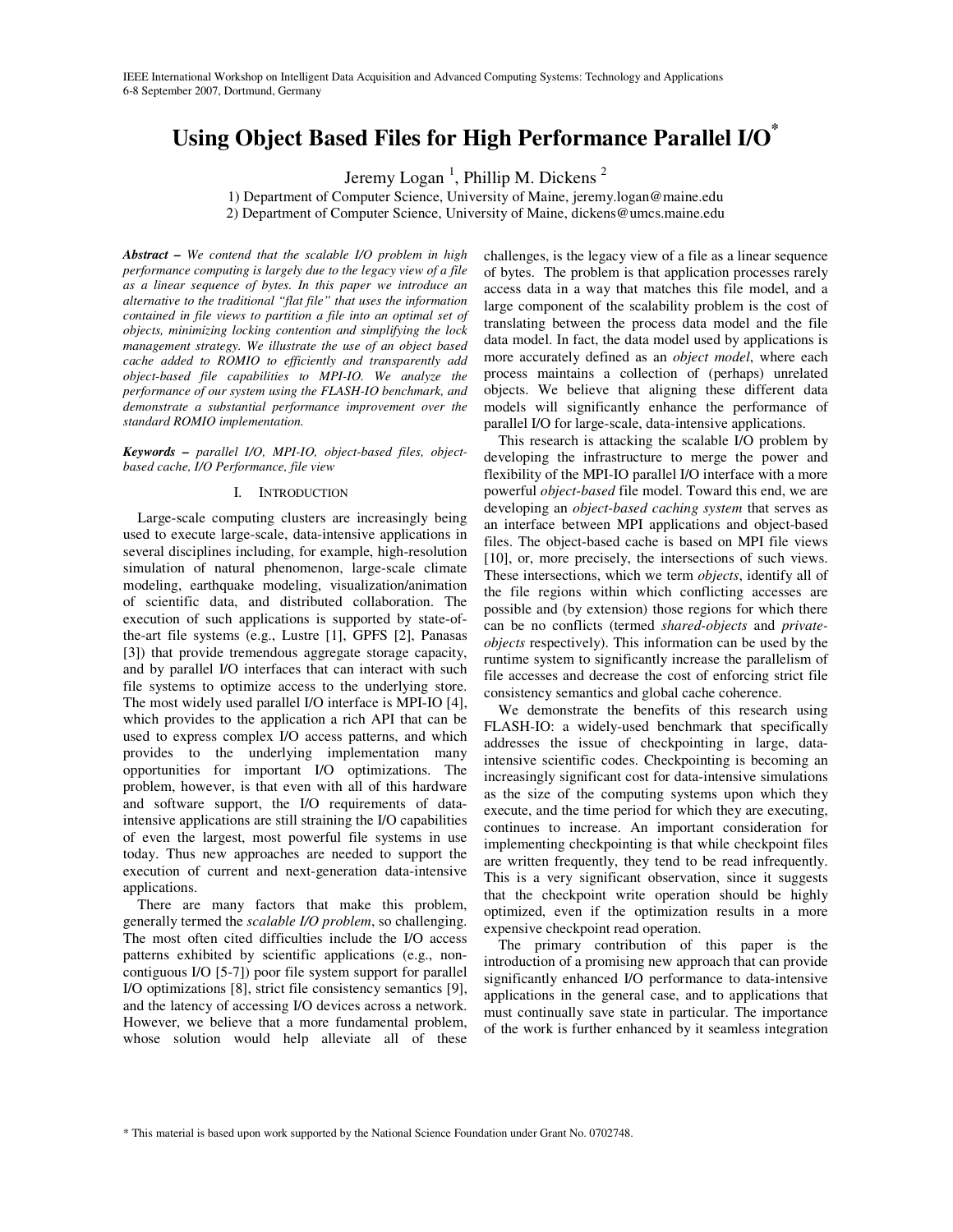into ROMIO [7]: a widely-used high-performance implementation of the MPI-IO standard developed at Argonne National Laboratory. This paper should be of interest to a large segment of the high-performance computing community given the importance of scalable I/O to the successful execution of HPC applications.

The remainder of the paper is organized as follows. Section II discusses the most significant related research. In section III, we cover file views and their significance with respect to object-based I/O. We introduce our Object-Based Caching System in section IV and our closely related Object-Based Files in section V. Section VI details our work with checkpointing in general, and specifically with the FLASH-IO benchmark. Section VII covers our experimental results. Finally, section VIII contains conclusions and future research directions.

### II. RELATED RESEARCH

Our research draws on a large body of previous work in parallel I/O. In this section, we describe the most closely related efforts.

Thakur, *et al.* [11] introduced the abstract device interface for parallel I/O (ADIO) on which our system is based. ADIO abstracts away details about any particular filesystem, and presents a portable interface that can be used in implementing a wide variety of parallel I/O libraries including ROMIO [7].

A variety of work has focused on enhancing parallel I/O with caching or buffering. DAChe [12] is a user-space client side cache for high performance parallel I/O. Our work also employs caching, but we are caching objects while DAChe caches disk blocks. Active Buffering [13] aims to improve the performance of I/O write operations by using local buffering and performing the I/O in the background. We do not currently use threads, but we intend to take advantage of multithreading in the future.

Two-phase I/O [14] has been shown to increase parallel I/O performance by coordinating communication between I/O processors and reducing the number of small, fragmented disk accesses, instead sharing file data among processors and performing large contiguous disk accesses which are significantly faster. We have taken advantage of this idea in implementing our cache prefetch and flush operations.

### III. FILE VIEWS

An important feature of MPI-IO is the file view, which maps the relationship between the regions of a file that a process will access and the way those regions are laid out on disk. A process cannot "see" or access any file regions that are not in its file view, and the file view thus essentially maps a contiguous window onto the (perhaps) non-contiguous file regions in which the process will operate. If its data is stored on disk as it is defined in the file view, only a single I/O operation is required to move the data to and from the disk. However, if the data is stored non-contiguously on disk, multiple I/O operations

are required.



Figure 1. File view example. The shaded areas in the file are not visible to the application unless the file view is altered.

Figure 1 illustrates the effect of a file view. Regions of the file are mapped to a view window on a processor. Subsequent file accesses are performed with respect to the view window. File regions outside of the processor's view window are inaccessible to that processor unless the file views are changed (via a collective operation).

The file views contain valuable information regarding file access patterns, showing the file regions within which contention can occur, and by extension, those regions in which contention is not possible. In the next section we show how such information can be used to significantly improve parallel I/O performance.

## IV. OBJECT-BASED CACHING SYSTEM

All of the processes that share a given file participate in the object cache for that file. The cache buffer consists of memory from the participating processes plus any available local disk space. The cache objects are created when a shared file is opened, and the objects and cache for that file are torn down when the file is closed. There is a local object manager for each process participating in the cache. Once the objects are created, they are distributed among the managers based on a cost model of assigning a given object to a given process. The local manager controls the meta-data for its objects and performs any object locking necessary to maintain global cache coherence. Once the objects are created, all subsequent I/O operations are carried out in the cache (except in the case of a sync() or close operation).

The way in which MPI objects are derived from the file views of the participating processes is shown in Figure 2. First, a collective operation sets the file view associated with each processor (a). Next the views are shared among all processors (b). The boundary offsets of each process's file view are collected into a global boundary list, which is sorted and duplicate boundaries are removed (c). Finally, an object is created for each pair of consecutive boundaries (d).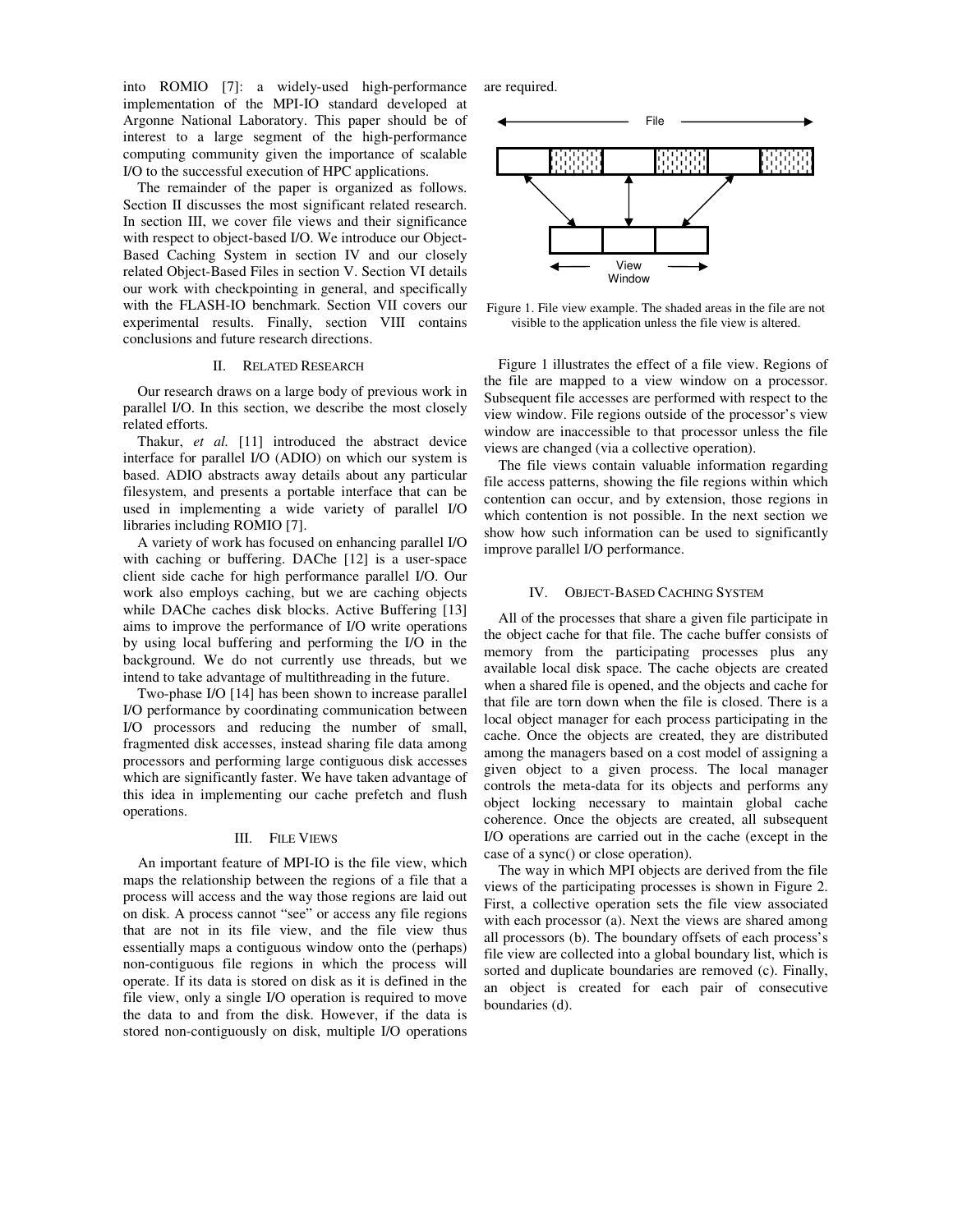

Figure 2. The object derivation process.

Once the objects are created, an additional step is taken to calculate the *reverse access set* for each object, which is simply a list of every processor that has access to that object according to the current file views. This is done efficiently using a *p*-bit bitmap, where *p* is the number of processors participating in the file access. If the bitmaps are arranged contiguously in memory, and each process sets its bit for every object it can access, then a single MPI\_Allreduce operation is sufficient to share the entire collection of reverse access sets among all processors. The reverse access sets have two important uses. First, they determine to which processor a particular object should be assigned. Secondly, they show exactly which objects are shared between processes and which are private to a process (known as *shared-objects* and *private-objects* respectively).

This distinction between shared objects and private objects has two very important ramifications: First, only shared objects must be locked, and such objects represent the minimum overlap of shared data. This completely eliminates any false sharing and provides the maximum possible concurrency for data access. Second, such information can simplify the locking mechanism and significantly increase its performance. This is because each object manager knows exactly which processes can access its objects, and acts as a centralized lock manager for those processes. Thus contention for write locks, which can significantly reduce performance, is limited to the subset of processes that can access the objects being controlled by a given manager. In essence, this creates a set of centralized lock managers that are operating in parallel.

### V. OBJECT-BASED FILES

Objects are created when a file is opened, and all subsequent I/O operations are carried out in the cache (except for sync() and close() which require the data to be written to disk). Performing all possible I/O operations in the cache can, in and of itself, provide tremendous performance gains, especially when the locking mechanism is simple and fast. However, even further gains are possible when the file data is stored on disk as objects because this allows each process to read/write its objects from/to the disk in a single I/O operation.

Because objects do not necessarily correspond to the traditional file model as a linear sequence of bytes, metadata is needed to be able to map between the object model and the traditional model. The structure of an object-based file is shown in Figure 3. The file contains a header section containing file metadata and a subsection for each participating process containing the data written by that process. The file metadata contains (at a minimum) the number of process data blocks in the file and the file offset to each of the blocks. It may also be useful to include file view information, though this is not essential. Each of the process data blocks includes a section of object metadata, followed by the data from the objects themselves. The object metadata includes the offset and size of each object in this file, as well as the object's offset in the flat file.

This functionality is implemented transparently to the user by treating object-based files as simply another file system upon which ROMIO is implemented. Thus the application can open an object-based file, manipulate the data, and then write it to disk as a flat file. Alternatively, it can open a flat file and then store it on disk as an objectbased file. This flexibility is a result of the cache design. Cached data is stored as objects, but the metadata present in the cache allows the flat file to be reconstructed efficiently. Much like two-phase I/O, a subset of the processors are used as aggregators to arrange object data in file order, allowing disk writes to be efficiently performed on large contiguous blocks.



Figure 3. The structure of an object-based file. The upper rectangle represents the entire file, while the lower rectangle expands one of the processor blocks to show more detail.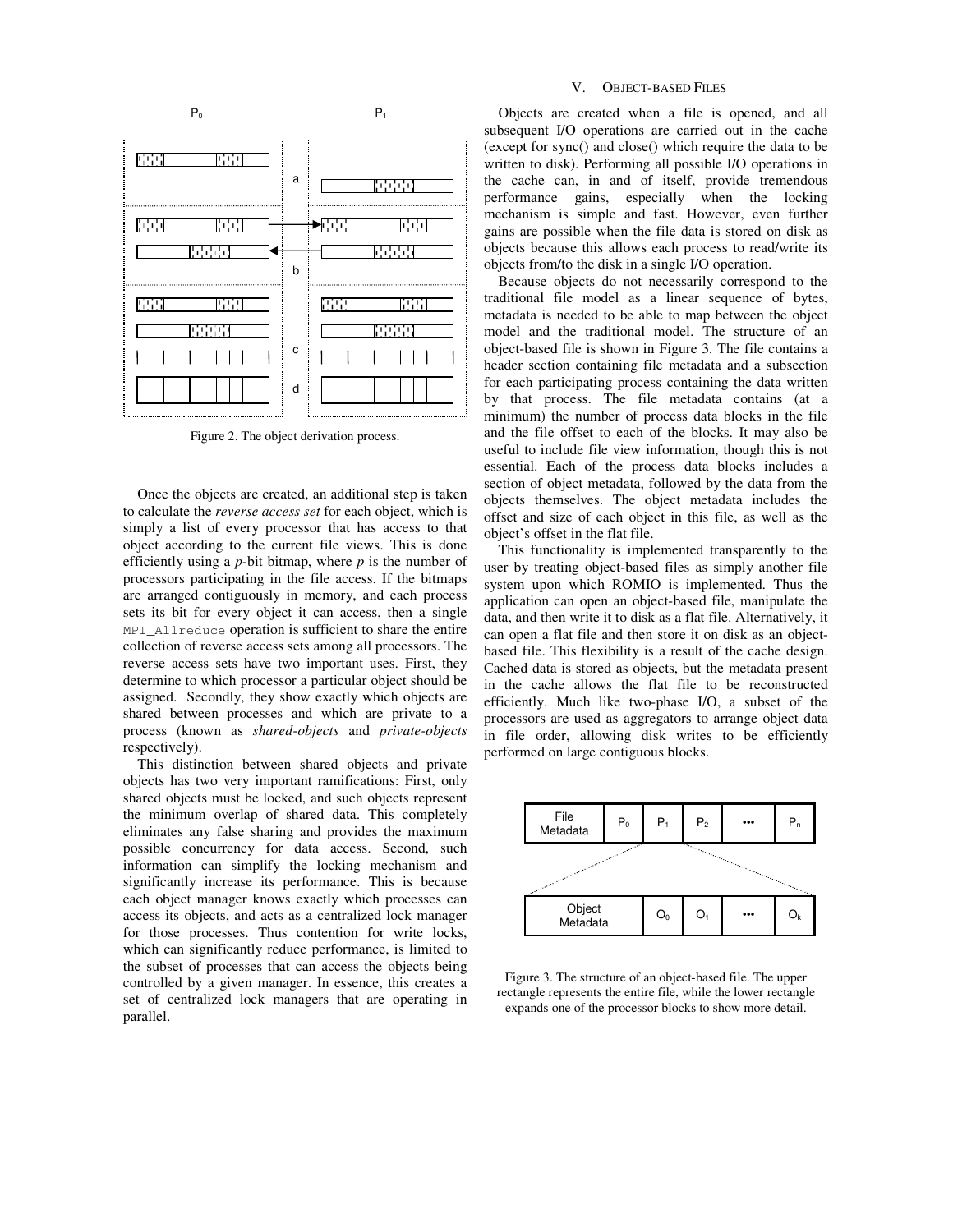## VI. FLASH IO AND CHECKPOINTING

The FLASH [15] simulation allows the solution of fully-compressible, reactive hydrodynamic equations. It was developed to study nuclear flashes on the surfaces of neutron stars and white dwarfs. We designed our experiment to show the effectiveness of using an objectbased cache in the checkpoint operations done by FLASH. As FLASH is implemented in Fortran using the HDF5 Library for I/O, we wrote a MPI-IO version in C using the same file layout and memory layout. Our FLASH/MPI benchmark uses MPI-IO operations to write checkpoint data from memory. Since our goal was to analyze I/O performance, we did not include any computation step or attempt to simulate one.

The principal data stored by FLASH consists of 80 three-dimensional blocks for each processor involved in the simulation. Each block, in turn, consists of 512 smaller sub-blocks, and the data contained in each sub-block consists of 24 variables of type double. A simplified version of the memory and file arrangements used by FLASH is shown in Figure 4. In memory, variables for each sub-block are stored together. The 512 sub-blocks comprising a block are also adjacent. In the file, however, the primary arrangement is by variable, so all of the variables  $V_0$  from every block on every process are stored contiguously, followed by all of the  $V_1$ 's, and so forth.

The objects created when the file is opened are shown in Figure 4 as dark rectangles. Each object contains all of the variables for a particular block on a particular process. Each object is 4096 bytes, and the file will contain 1920 objects for each processor involved in the run.

Note that while we can use MPI's strided datatypes to perform the writes from memory, it will require at least 24 individual MPI-IO operations to write the checkpoint file once. Our use of an object-based cache mitigates the need for most of these filesystem accesses, requiring only an initial filesystem read, and a single write operation each time the checkpoint is written to disk.

Our object-based system also provides an additional benefit over traditional block caching schemes since each object is categorized as shared or private based on which processes may access it. Access to shared objects in the cache requires that the objects be locked, while access to private objects requires no locking. In the case of FLASH-IO, all objects are private, thus the MPI-IO write operations are completely exempt from cache level locking.

Further benefit is achieved by writing the FLASH checkpoint file to disk in our object based file format. Instead of using two-phase I/O to reorder the data and write it to disk as a linear sequence of bytes, the cache objects and associated metadata are written to disk in a single contiguous write operation. This is advantageous not only during writing, but as will be seen, also when the checkpoint file is needed to restore program state.

### VII. EXPERIMENTAL RESULTS

As noted above, the checkpointing of application state is becoming an increasingly important cost in large-scale, scientific applications. However, in the vast majority of cases the checkpointed data is never accessed. In such cases, the checkpointed data can be written to disk as objects thus significantly reducing the cost of creating such files. If it turns out that the data is subsequently needed, the object meta-data stored with the objects can be used to recreate the objects within an application or to convert the object-based file back to a flat file.

All experiments were performed using the Mercury cluster, at the National Center for Supercomputing Applications (NCSA). Mercury consists of 1,774 Itanium 2 processors connected with Myrinet and running SuSE Linux SLES 8. The filesystem used was the General Parallel File System (GPFS) developed by IBM. This filesystem is organized in a Network Shared Disk Server (NSD) configuration using 58 dedicated dual-processor 1.3 GHz Intel Itanium nodes. The GPFS Storage Area Network (SAN) also available on the Mercury cluster was



Figure 4. File and memory layout for FLASH I/O.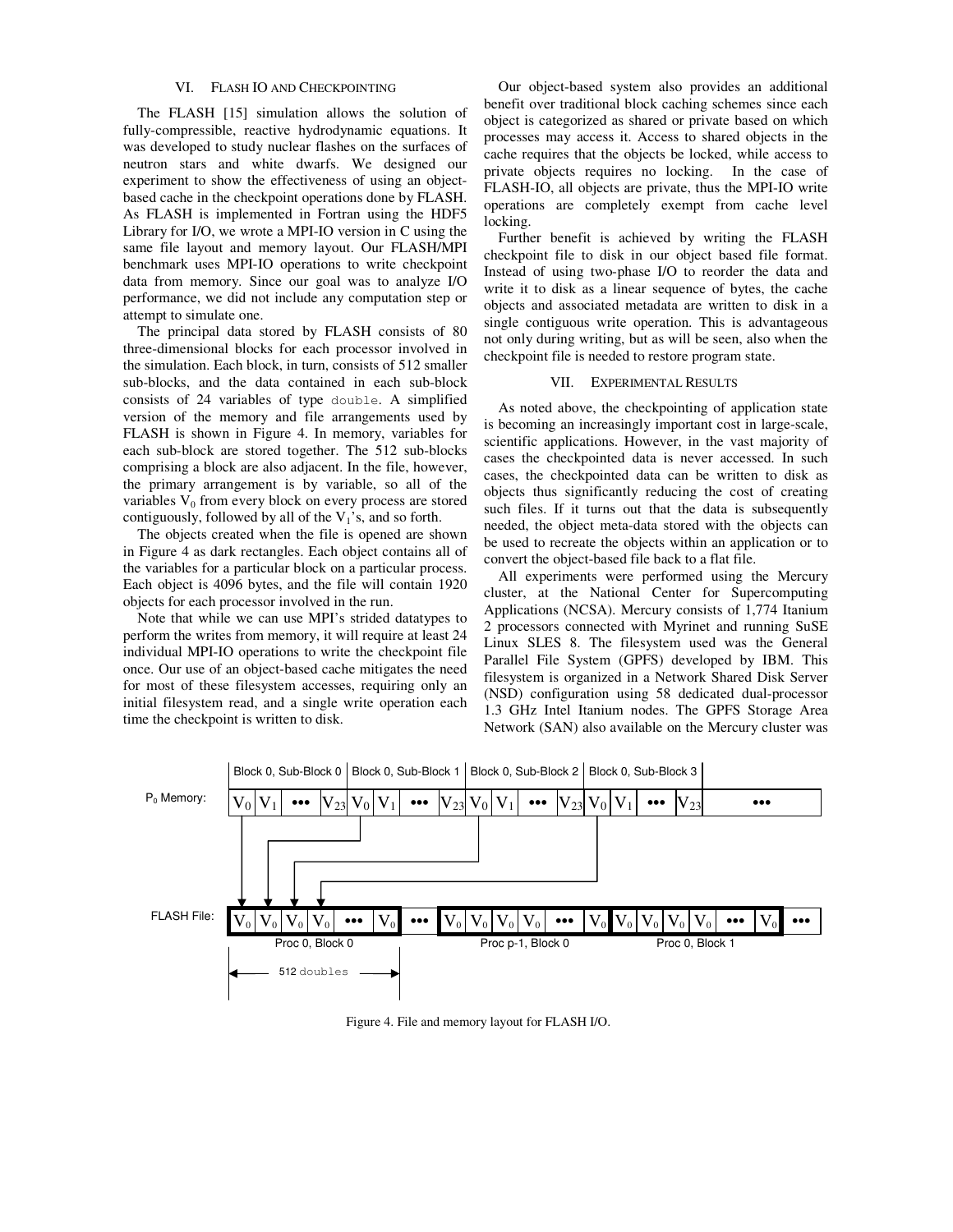not used for these experiments.

We began with MPICH2 (version 1.0.3), and fitted its I/O subsystem (ROMIO) with our object-based cache implementation. Memory for a cache is allocated at file open, and the structure of the cache is calculated during the collective operation that sets file views. Low level filesystem reads and writes are replaced with corresponding cache read and write operations. Finally, the file synchronization function is modified to flush the cache contents to the filesystem



Figure 5. This figure shows the time required to produce checkpoint files as a function of the number of processes.



Figure 6. FLASH-IO performance breakdown.

A checkpoint write option was added, allowing the contents of the cache to be written by each processor independently to a special checkpoint file. A corresponding checkpoint read operation was also added to allow the cache to prefetch data from existing checkpoint files.

To determine cache write performance, we ran our FLASH/MPI benchmark first using the unmodified version of MPICH, and again using our cache enhanced version of MPICH with the new "checkpoint write" mode. Figure 5 shows the average time required to create checkpoint files using our object-based approach compared with unmodified MPI-IO, on between 4 and 64 processes. For 4, 8 and 16 processors, each run was repeated ten times, and the results averaged to produce the data shown. Since the resulting times showed very little variability, and since the runs become significantly more costly at each doubling of processors, tests for 32 and 64 processors were each run twice and the results averaged.

As can be seen, the object-based approach significantly enhanced performance, resulting in a 38% reduction in execution time with 64 processors. These are very encouraging results, and provide strong support to the notion that treating data as objects rather than as a flat file can offer tremendous performance improvements.

In Figure 6, we show the breakdown of creating the objects and writing them to disk. Also, since object calculation and prefetching are only required for the first checkpoint operation, cache performance for subsequent checkpoint operations would be further increased.

Reading of the checkpoint files was not a major concern since it is assumed to be a relatively rare event. However, to demonstrate feasibility, we implemented a routine to perform object prefetching directly from the checkpoint files. When executed on 64 processors, the prefetching time was *reduced* from 25.6 seconds using the FLASH file format to 5.5 seconds using individual checkpoint files. This improvement is largely due to the ability of each process to read its part of the checkpoint file independently as a contiguous block without interprocessor communication.

#### VIII. CONCLUSION AND FUTURE RESEARCH

In this paper we have introduced our object-based caching system for parallel I/O. We have shown that using the information in file views results in the efficient partitioning of file data into objects. We then showed that writing checkpoint files as objects can significantly improve performance when compared to MPI-IO.

Our future work will include optimizing the implementation of our current system. We also intend to extend the set of benchmarks and applications used to evaluate our approach. Work on our lock management system is ongoing, and we will report on its implementation and performance in future publications.